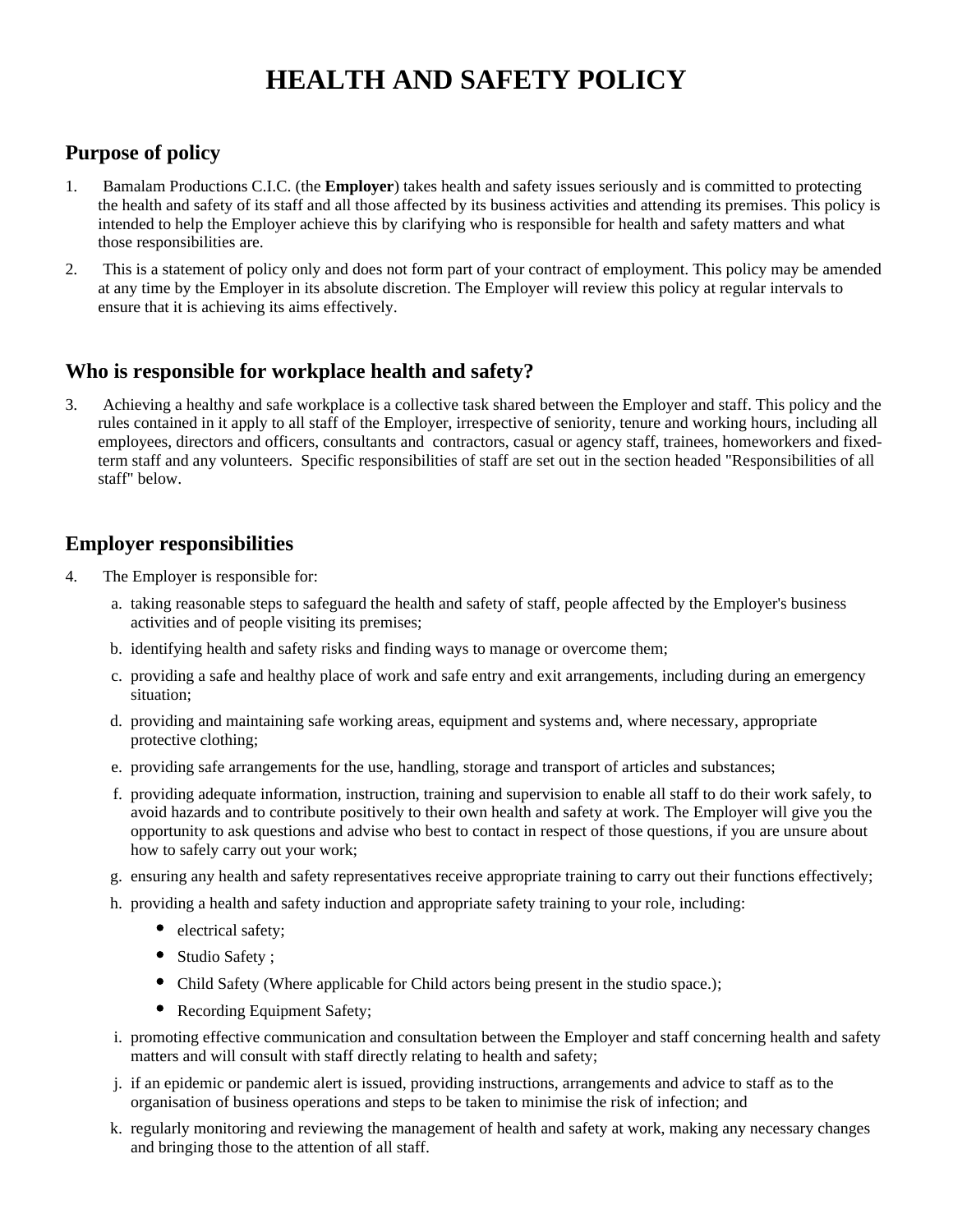- 5. the Artistic Director(s) has overall responsibility for health and safety and has appointed the A.D. or Technical Assistant as the Principal Health and Safety Officer with day-to-day responsibility for health and safety matters.
- 6. Any concerns about health and safety matters should be notified to the Principal Health and Safety Officer.

## **Responsibilities of all staff**

*General staff responsibilities*

- 7. All staff must:
	- a. take reasonable care for their own health and safety and that of others who may be affected by their acts or omissions;
	- b. co-operate with the Principal Health and Safety Officer and the Employer generally to enable compliance with health and safety duties and requirements;
	- c. comply with any health and safety instructions and rules, including instructions on the safe use of equipment;
	- d. keep health and safety issues in the front of their minds and take personal responsibility for the health and safety implications of their own acts and omissions;
	- e. keep the workplace tidy and hazard-free;
	- f. report all health and safety concerns to the Principal Health and Safety Officer promptly, including any potential risk, hazard or malfunction of equipment, however minor or trivial it may seem; and
	- g. co-operate in the Employer's investigation of any incident or accident which either has led to injury or which could have led to injury, in the Employer's opinion.

### *Staff responsibilities relating to equipment*

- 8. All staff must:
	- a. use equipment as directed by any instructions given by representatives of management or contained in any written operating manual or instructions for use and any relevant training;
	- b. report any fault with, damage to or concern about any equipment (including health and safety equipment) or its use to the Principal Health and Safety Officer, who is responsible for maintenance and safety of equipment;
	- c. ensure that health and safety equipment is not interfered with; and
	- d. not attempt to repair equipment unless suitably trained and authorised.

### *Staff responsibilities relating to accidents and first aid*

- 9. All staff must:
	- a. promptly report any accident at work involving personal injury, however trivial, to the Principal Health and Safety Officer so that details can be recorded in the Accident Book and cooperate in any associated investigation;
	- b. familiarise themselves with the details of first aid facilities and trained first aiders, which are available from the Principal Health and Safety Officer;
	- c. if an accident occurs, dial 07783270162 and ask for the duty first aider, giving name, location and brief details of the problem.
	- d. The Principal Health and Safety Officer is responsible for investigating any injuries or work-related disease, preparing and keeping accident records, and for submitting reports under the Reporting of Injuries, Diseases and Dangerous Occurrences Regulations 2013 (RIDDOR), where required.

### *Staff responsibilities relating to Coronavirus (COVID-19)*

10. Given the outbreak of Coronavirus (COVID-19), it is important that all staff members follow these guidelines to ensure maximum safety and minimise the risk of infection. We will review these guidelines regularly to ensure they are kept up-to-date with government guidance. Please see the section below on returning to work in light of Coronavirus (COVID-19) for further details.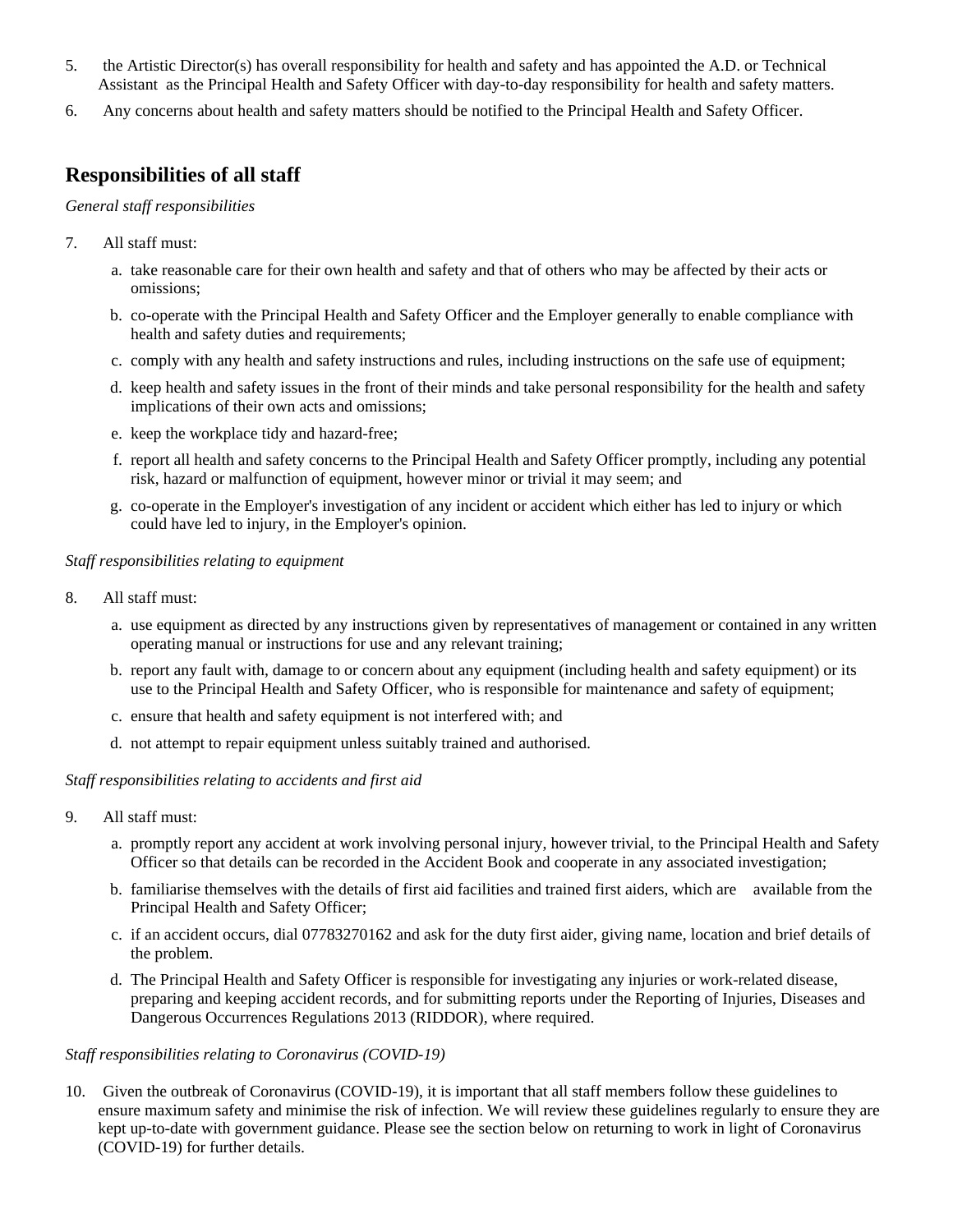### *Staff responsibilities relating to emergency evacuation and fire*

#### 11. All staff must:

- a. familiarise themselves with the instructions about what to do if there is a fire which are displayed on the notice board in Visible upon entering the studio space and are available from the Principal Health and Safety Officer;
- b. ensure they are aware of the location of fire extinguishers, fire exits and alternative ways of leaving the building in an emergency;
- c. comply with the instructions of firewardens if there is a fire, suspected fire or fire alarm (or a practice drill for any of these scenarios);
- d. co-operate in fire drills and take them seriously (ensuring that any visitors to the building do the same), fire drills will be held at least once every 12 months;
- e. ensure that fire exits or fire notices or emergency exit signs are not obstructed or hidden at any time;
- f. notify the Principal Health and Safety Officer immediately of any circumstances (for example, impaired mobility) which might hinder or delay evacuation in a fire. This will allow the Principal Health and Safety Officer to discuss a personal evacuation plan for you, which will be shared with the fire wardens and colleagues working near to you
- 12. On discovering a fire, all staff must:
	- a. immediately trigger the nearest fire alarm and, if time permits, call The Artistic Director(s) and notify the location of the fire; and
	- b. attempt to tackle the fire ONLY if they have been trained or otherwise feel competent to do so. Nominated members of staff will be trained in the use of fire extinguishers.
- 13. On hearing the fire alarm, all staff must:
	- a. remain calm and immediately evacuate the building, walking quickly without running, following any instructions of the fire wardens;
	- b. leave without stopping to collect personal belongings;
	- c. stay out of any lifts; and
	- d. remain out of the building until notified by a fire warden that it is safe to re-enter.

The Principal Health and Safety Officer is responsible for ensuring fire risk assessments take place and changes made where required, and for making sure there are regular checks of fire extinguishers, fire alarms, escape routes, signage and emergency lighting.

### **Risk assessments, display screen equipment and manual handling**

- 14. Risk assessments are simply a careful examination of what in the workplace could cause harm to people. The Employer will assess any risks and consider measures to best minimise any risk. The Employer will carry out general workplace risk assessments when required or as reasonably requested by staff. Managers must ensure that any necessary risk assessments take place and the resulting recommendations are implemented. The Principal Health and Safety Officer is responsible for workplace risk assessments and any measures to control risks.
- 15. Staff who use a computer for prolonged periods of time should try, where possible to organise short breaks every few hours away from the computer screen, but may request a workstation assessment and/or an eye test by an optician by contacting the Principal Health and Safety Officer. The Principal Health and Safety Officer will then provide you with more details and make arrangements if you would like to proceed.
- 16. Guidance on manual handling (for example, lifting and carrying heavy objects) can be obtained from the Principal Health and Safety Officer and where necessary training will be provided by the Employer, but the Employer will try to minimise or avoid the need for manual handling where there is a risk of injury.

# **Staff returning to work - Coronavirus (COVID-19)**

- 17. Ensure you familiarise yourself with the guidelines provided here alongside the government guidance.
- 18. All staff must work from home where possible.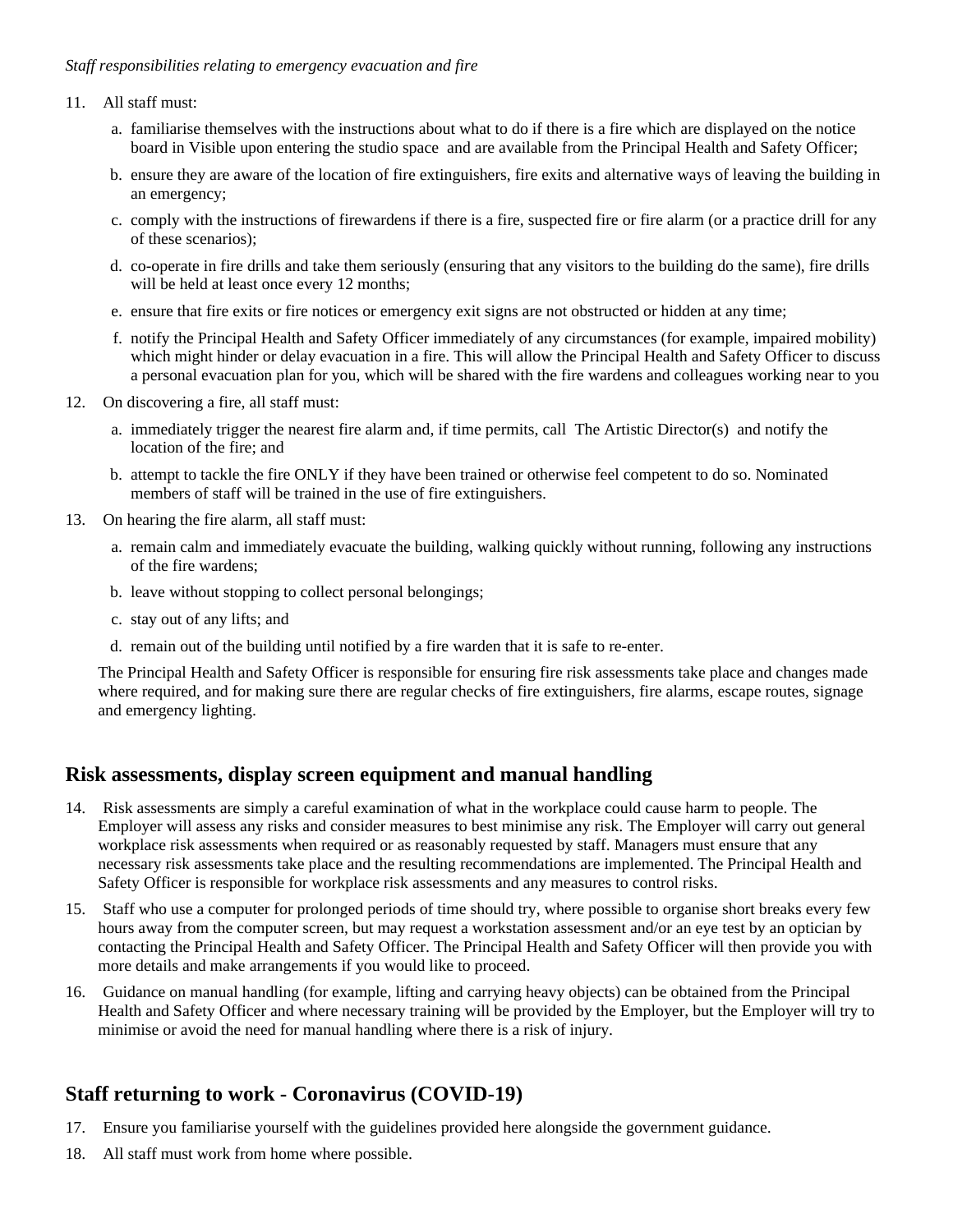19. If your role is considered a critical role (as defined by the government guidance), you will be informed of such and we will make arrangements for your return to the physical office or work location.

### **Social distancing**

- 20. Where you are required to return to the physical office or work location, you will be required to maintain social distancing wherever possible. To achieve this, you must stay 2 metres away from other individuals, while at work and when travelling between sites (eg from different office locations).
- 21. Social distancing must be followed at all times, including in common areas, break rooms, canteens, meeting rooms and reception areas. If individuals are found to not be following social distancing rules or if the space does not allow for social distancing, we will implement staggered breaks or other measures to maintain social distancing.
- 22. We may change your arrival and departure times in the office or work location to reduce crowding into and out of the workplace and will ensure that we discuss this with you first to accommodate your needs as far as possible.
- 23. We will take into account the impact of any measures on individuals with protected characteristics as defined by the Equality Act 2010, namely sex, disability, gender reassignment, marriage and civil partnership, pregnancy and maternity, race, religion or belief, sex, or sexual orientation. This means we will ensure our measures do not adversely affect one group over another.
- 24. We may also implement new seating or desk arrangements to maintain social distancing. We will review any current seating or desk arrangements to ensure that workstations are assigned to an individual and are not shared and may use floor tape, paint or signs to mark areas to help you keep a 2 metre distance.
- 25. Where social distancing guidelines cannot be followed in full in relation to a particular activity, we will consider whether that activity needs to continue.
- 26. In the event of an accident or emergency, you are not expected to follow social distancing rules if it would be unsafe to do so. You will be given instructions in the event of an emergency on what you should do.

### **Travelling to and from work**

27. We recommend that staff minimise travel. If staff must travel, we urge staff to avoid using public transport where possible. We also recommend staff that the number of people travelling together in any one vehicle is restricted to only those necessary.

#### **Hygiene practices at work**

- 28. Staff must follow all hygiene measures which we implement, and may include increased frequency of hand washing, wearing protective clothing, sanitising workstations and desks.
- 29. We will provide adequate handwashing facilities (or hand sanitiser where not possible) at entry/exit points and expect all staff to use these facilities frequently whenever entering and exiting the workplace.
- 30. We encourage staff to bring their own food if required and to use their own utensils and drinking containers.
- 31. We also expect staff to apply good hygiene practices generally, such as covering their mouths or faces when coughing or sneezing, not shaking hands or touching other people and to dispose of any waste, such as used tissues or hand wipes, responsibly.
- 32. Staff are expected to wipe down surfaces at their desk regularly. We will provide adequate cleaning equipment to enable you to clean the surfaces that you have touched, such as keyboards, computer screens and telephones, and we will make sure there are adequate disposal arrangements.

#### **Meeting rooms**

- 33. Where possible, staff are expected to stay 2 metres apart in meetings and to not face directly opposite each other.
- 34. Meetings should be restricted to a maximum of 2 participants, or only those who are strictly necessary.

#### **Protective clothing and face coverings**

35. Where you are already using PPE in your work activity to protect against non-Coronavirus (COVID-19) risks, you should continue to do so.